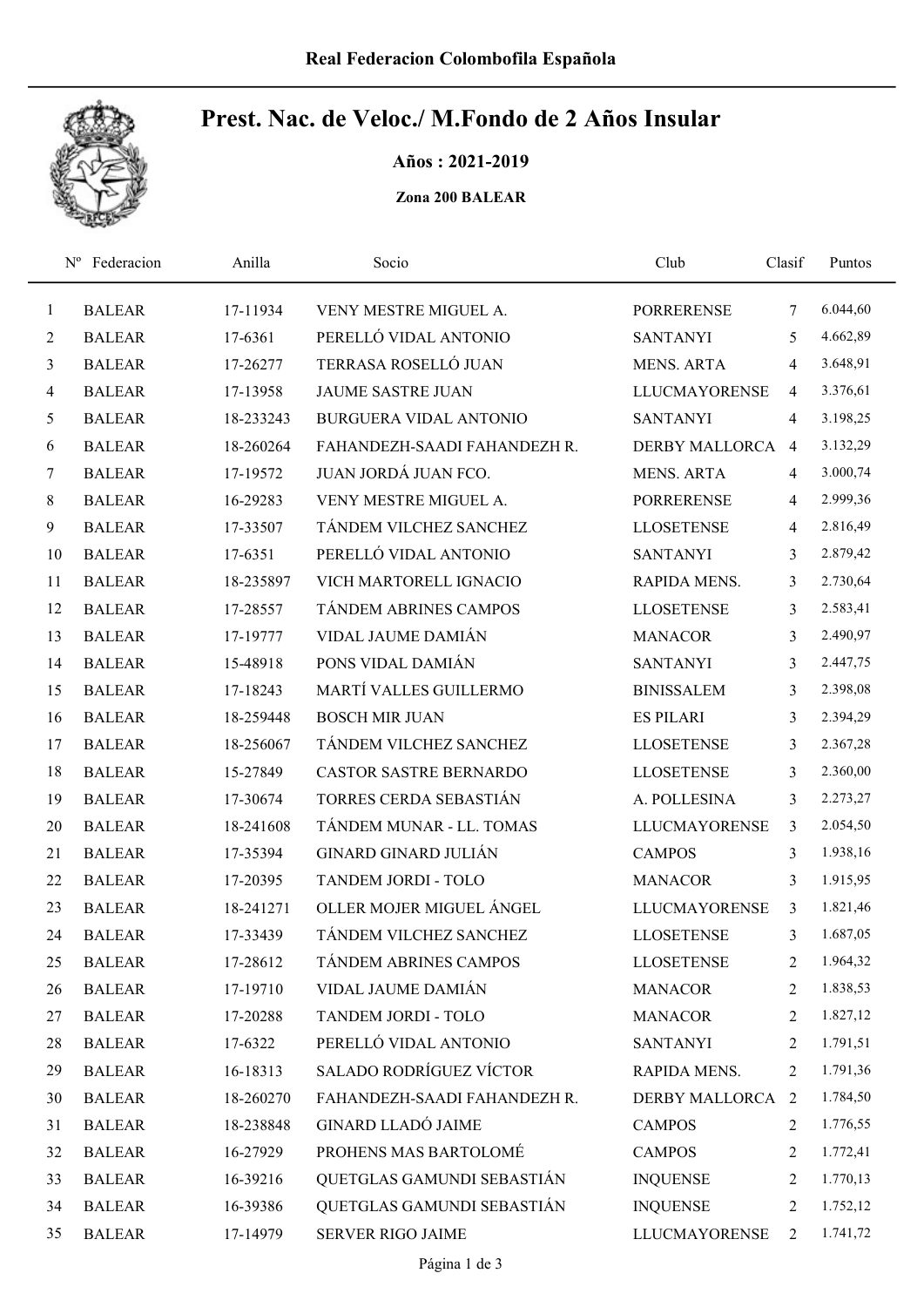## Prest. Nac. de Veloc./ M.Fondo de 2 Años Insular

Años : 2021-2019

Zona 200 BALEAR

| $N^{\rm o}$ | Federacion    | Anilla    | Socio                         | Club                 | Clasif         | Puntos   |
|-------------|---------------|-----------|-------------------------------|----------------------|----------------|----------|
| 36          | <b>BALEAR</b> | 18-260470 | BERNAT FIOL JOSÉ LUIS         | LA DEPORTIVA         | $\overline{2}$ | 1.729,29 |
| 37          | <b>BALEAR</b> | 18-237617 | FERRER RAMIS GUILLÉN          | <b>BINISSALEM</b>    | 2              | 1.699,47 |
| 38          | <b>BALEAR</b> | 17-1533   | ADRÓVER FORNES CARLOS         | <b>PALMESANA</b>     | $\overline{2}$ | 1.681,77 |
| 39          | <b>BALEAR</b> | 17-7124   | ADROVER VIDAL BARTOLOMÉ       | <b>SANTANYI</b>      | 2              | 1.679,32 |
| 40          | <b>BALEAR</b> | 18-261473 | MONTSERRAT PUJOL JUAN         | <b>LA DEPORTIVA</b>  | $\overline{2}$ | 1.668,64 |
| 41          | <b>BALEAR</b> | 16-27940  | PROHENS MAS BARTOLOMÉ         | <b>CAMPOS</b>        | $\overline{2}$ | 1.655,11 |
| 42          | <b>BALEAR</b> | 15-36334  | <b>GINARD GINARD JULIÁN</b>   | <b>CAMPOS</b>        | 2              | 1.636,29 |
| 43          | <b>BALEAR</b> | 17-11106  | <b>SOLER MESTRE PEDRO</b>     | <b>PORRERENSE</b>    | $\overline{2}$ | 1.635,37 |
| 44          | <b>BALEAR</b> | 17-2308   | <b>LLABRES DEYA LUCAS</b>     | <b>BINISSALEM</b>    | 2              | 1.633,30 |
| 45          | <b>BALEAR</b> | 14-28727  | TANDEM JORDI - TOLO           | <b>MANACOR</b>       | 2              | 1.632,37 |
| 46          | <b>BALEAR</b> | 17-35383  | <b>GINARD GINARD JULIÁN</b>   | <b>CAMPOS</b>        | 2              | 1.620,10 |
| 47          | <b>BALEAR</b> | 18-235940 | FANDIÑO RODRÍGUEZ HANZEL      | <b>PALMESANA</b>     | $\overline{2}$ | 1.618,33 |
| 48          | <b>BALEAR</b> | 16-40603  | <b>TANDEM JORDI - TOLO</b>    | <b>MANACOR</b>       | 2              | 1.603,42 |
| 49          | <b>BALEAR</b> | 14-229693 | PUJOL CALAFELL ANTONIO        | <b>PORRERENSE</b>    | $\overline{2}$ | 1.588,65 |
| 50          | <b>BALEAR</b> | 17-6785   | NICOLAU NOGUERA PEDRO         | <b>SANTANYI</b>      | $\overline{2}$ | 1.587,63 |
| 51          | <b>BALEAR</b> | 16-29588  | MARTORELL FULLANA JAIME       | <b>BINISSALEM</b>    | $\overline{2}$ | 1.577,16 |
| 52          | <b>BALEAR</b> | 15-45290  | SORELL SALVA GABRIEL          | <b>ES PILARI</b>     | $\overline{2}$ | 1.571,03 |
| 53          | <b>BALEAR</b> | 17-28180  | <b>CASTOR SASTRE BERNARDO</b> | <b>LLOSETENSE</b>    | $\overline{2}$ | 1.558,38 |
| 54          | <b>BALEAR</b> | 17-31909  | LUCESCU VALENTIN              | A. POLLESINA         | $\overline{2}$ | 1.554,55 |
| 55          | <b>BALEAR</b> | 17-14955  | <b>SERVER RIGO JAIME</b>      | <b>LLUCMAYORENSE</b> | $\overline{2}$ | 1.535,65 |
| 56          | <b>BALEAR</b> | 18-239111 | LLADÓ MAS BÁRBARA MAGDALENA   | <b>CAMPOS</b>        | 2              | 1.528,72 |
| 57          | <b>BALEAR</b> | 18-236728 | ARBONA FORNERS ANTONIO        | <b>BINISSALEM</b>    | 2              | 1.495,35 |
| 58          | <b>BALEAR</b> | 17-21262  | TRUYOLS SANSÓ SEBASTIÁN       | <b>MANACOR</b>       | 2              | 1.486,26 |
| 59          | <b>BALEAR</b> | 18-259410 | <b>BOSCH MIR JUAN</b>         | <b>ES PILARI</b>     | 2              | 1.472,72 |
| 60          | <b>BALEAR</b> | 17-12881  | PROHENS VICENS BARTOLOMÉ      | <b>CAMPOS</b>        | 2              | 1.446,70 |
| 61          | <b>BALEAR</b> | 18-232832 | <b>BURGUERA VIDAL ANTONIO</b> | <b>SANTANYI</b>      | 2              | 1.423,80 |
| 62          | <b>BALEAR</b> | 17-14986  | <b>SERVER RIGO JAIME</b>      | <b>LLUCMAYORENSE</b> | 2              | 1.419,71 |
| 63          | <b>BALEAR</b> | 17-11800  | ARBONA FORNERS ANTONIO        | <b>BINISSALEM</b>    | 2              | 1.412,43 |
| 64          | <b>BALEAR</b> | 17-10635  | FERRER RAMIS GUILLÉN          | <b>BINISSALEM</b>    | $\overline{2}$ | 1.365,03 |
| 65          | <b>BALEAR</b> | 18-235566 | MOREY BARCELÓ SEBASTIÁN       | RAPIDA MENS.         | 2              | 1.288,88 |
| 66          | <b>BALEAR</b> | 16-18571  | COLL BARCELÓ ANTONIO          | RAPIDA MENS.         | $\overline{c}$ | 1.282,39 |
| 67          | <b>BALEAR</b> | 18-259111 | TORRES LUQUE CRISTOBAL        | <b>LLOSETENSE</b>    | 2              | 1.252,19 |
| 68          | <b>BALEAR</b> | 17-155325 | SALADO RODRÍGUEZ VÍCTOR       | RAPIDA MENS.         | 2              | 1.226,71 |
| 69          | <b>BALEAR</b> | 17-7010   | ADROVER VIDAL BARTOLOMÉ       | <b>SANTANYI</b>      | 2              | 1.197,97 |
| 70          | <b>BALEAR</b> | 18-260562 | MONTSERRAT PUJOL JUAN         | LA DEPORTIVA         | 2              | 1.196,97 |